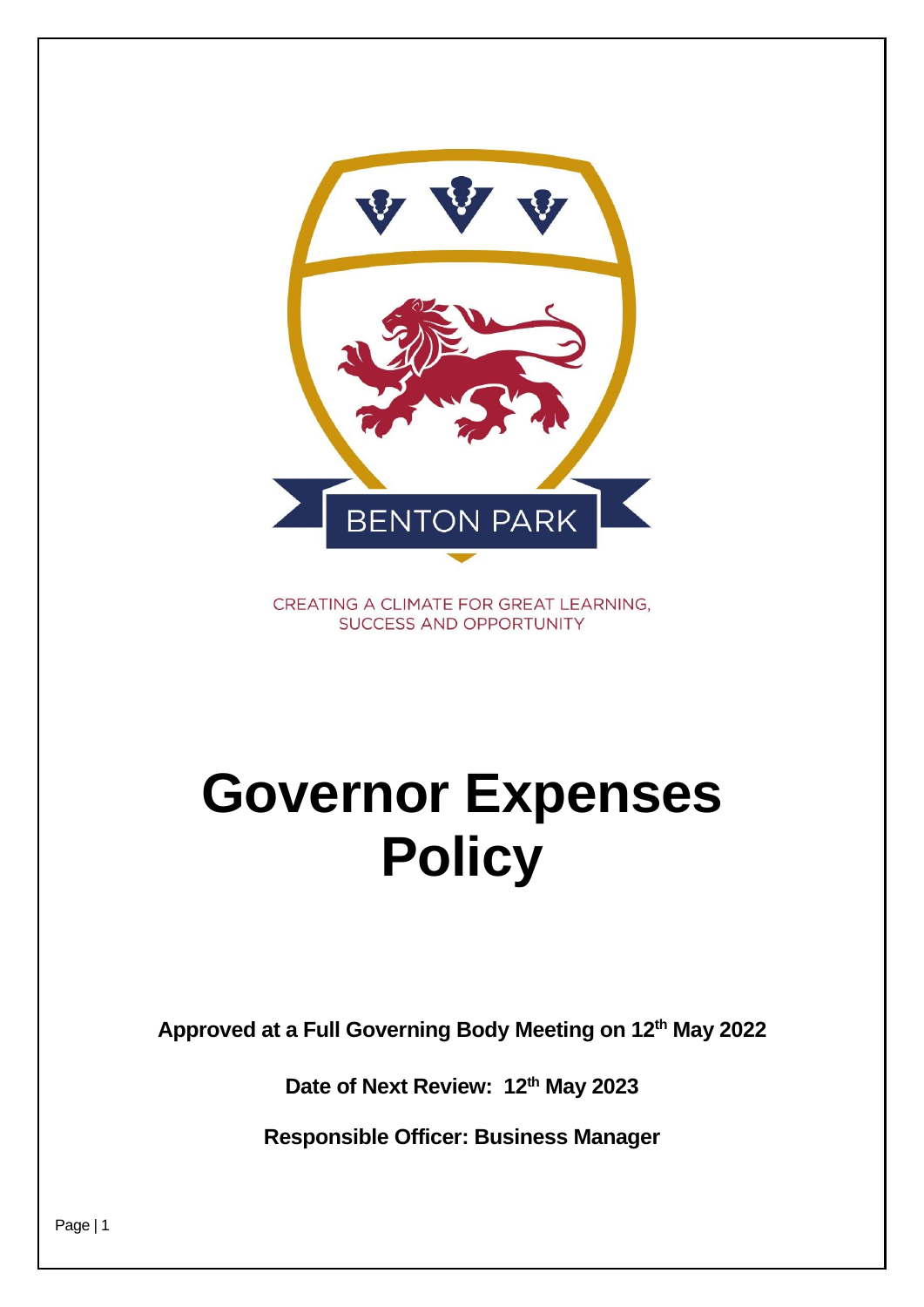## **Contents**

**Governors give their time generously for the benefit of their school. It is a statutory requirement that each governing body adopt a clear policy for reimbursing governors' expenses, so that every governor has full access to attending meetings and training. Governing bodies can choose whether or not to pay allowances to governors.** 

## <span id="page-1-0"></span>**1. General principles**

- Governors should be able to claim without embarrassment
- Governors should decide for themselves whether or not to claim
- Governors can only claim incurred cost (that is, the cost must have been incurred by the governors before it can be reimbursed)
- Governors may be reimbursed for expenses incurred whilst attending governors' meetings, training courses and other meetings undertaken in the course of their duties including child care costs
- Governors cannot claim attendance allowances or for loss of earnings
- All existing governors (and new governors at their first meeting) to be given a copy of this policy.
- The policy to be reviewed annually by the full governing body.
- Claims for expenses are met from the school's budget. The governing body might want to agree a budget at the beginning of the year.

## <span id="page-1-1"></span>**2. Legislation and guidance**

The [Governance Handbook](https://www.gov.uk/government/publications/governance-handbook) (section 4.7.1, paragraph 73) says that boards in maintained schools with a delegated budget can choose whether or not to pay allowances to board members. Where they choose to do so, it must be in accordance with a policy or scheme.

The legislation on governors' allowances is set out in the [the School Governance \(Roles, Procedures and](http://www.legislation.gov.uk/uksi/2013/1624/part/6/made)  [Allowances\) \(England\) Regulations 2013, part 6.](http://www.legislation.gov.uk/uksi/2013/1624/part/6/made)

## <span id="page-1-2"></span>**3. Categories of expenditure**

#### <span id="page-1-3"></span>3.1 Travel and subsistence

- Car and motorbike Mileage may be claimed for the purpose of attendance at meetings of the governing body or its committees or other agreed activities. Claims will be reimbursed at a rate not exceeding Her Majesty's Revenue and Customs' Approved Mileage Rate as published from time to time. (HMRC's Approved Mileage Rates are available at: [http://www.hmrc.gov.uk/rates/travel.htm\)](http://www.hmrc.gov.uk/rates/travel.htm).
- Public transport Where public transport is used, the actual cost of the expenditure will be reimbursed, up to standard class rail travel.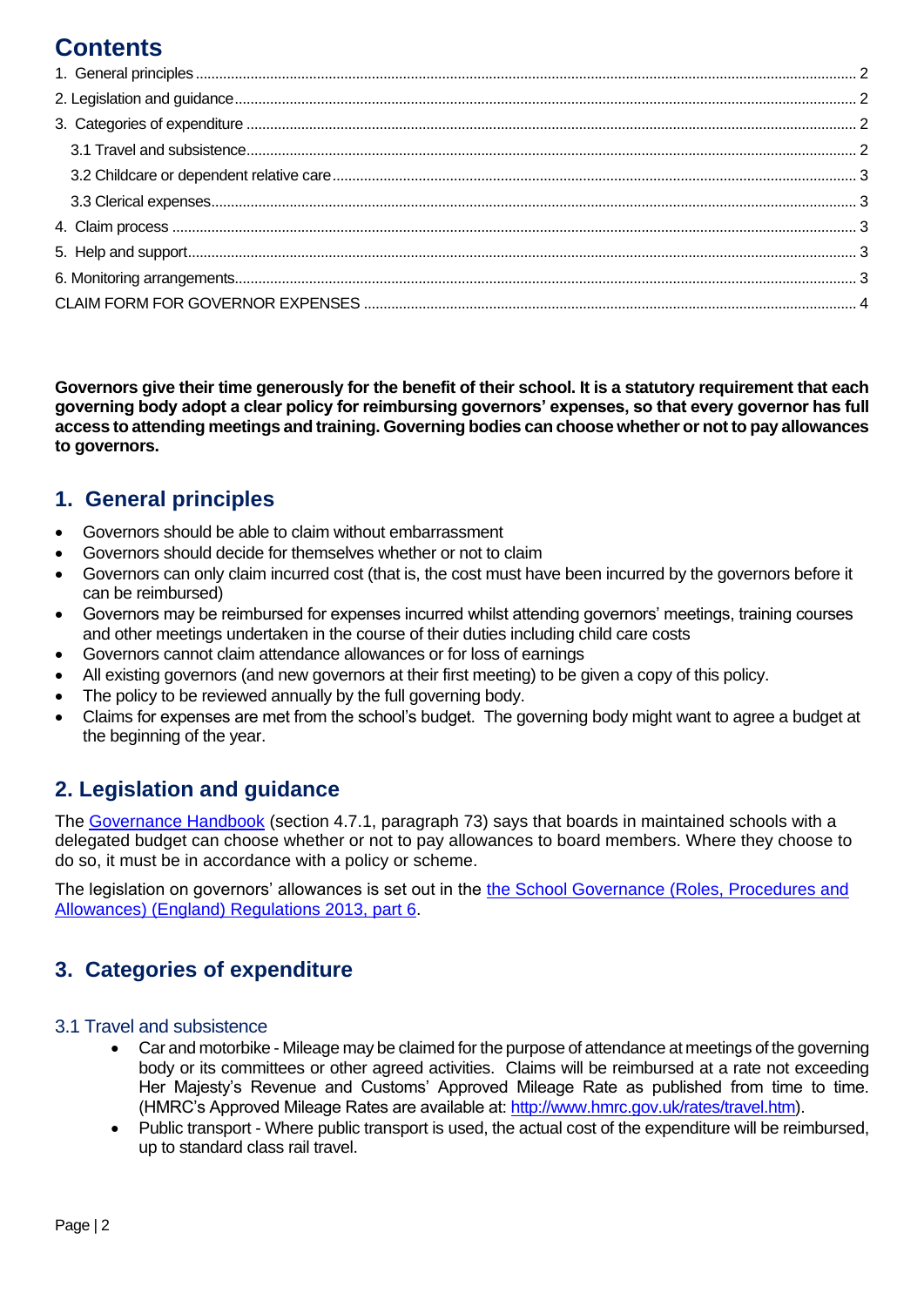- Taxi The fare will be reimbursed on production of a receipt. NOTE taxis should only be considered if the same journey cannot be made by public transport or to ensure the safety of a governor.
- Car parking Claims can be made for car parking charges that would not otherwise have been incurred upon production of a receipt.
- Meals / subsistence Claims for subsistence allowances, i.e. for meals that would not otherwise have been purchased may be reimbursed upon the production of a receipt. A maximum of £5 per meal may be claimed if required.

#### <span id="page-2-0"></span>3.2 Childcare or dependent relative care

Claims for the actual cost of reimbursement to a registered child-minder or babysitter may be made while the governor is attending meetings of the governing body or its committees or other agreed activities, such as training events. Appropriate proof of payment should be submitted. This excludes situations where the individual has a spouse, partner or other responsible adult who normally lives in the family home to care for children/dependents. Care arrangements for an elderly or dependent relative will also be considered.

#### <span id="page-2-1"></span>3.3 Clerical expenses

Where a governor is unable to use the school's facilities a claim for reimbursement may be made for telephone charges, photocopying, stationery, etc. Receipts must be kept where appropriate; in all other cases a detailed written record should be made and submitted.

## <span id="page-2-2"></span>**4. Claim process**

Governors should claim in arrears on a termly basis unless the amount to be claimed is substantial. A sample claim form is included at the end of this policy.

Claims should be authorised by Chair of Governors and be submitted to the Headteacher to organise payment. The Headteacher will retain a copy of claims forms for audit purposes.

#### **This policy applies equally to all categories of governor and includes associate members.**

## <span id="page-2-3"></span>**5. Help and support**

If you need any further information regarding paying governors expenses please contact the Governor Support Service on 0113 395 0242.

## <span id="page-2-4"></span>**6. Monitoring arrangements**

This policy will be reviewed annually by the governing body. Any amendments will be presented at a meeting of the full governing board.